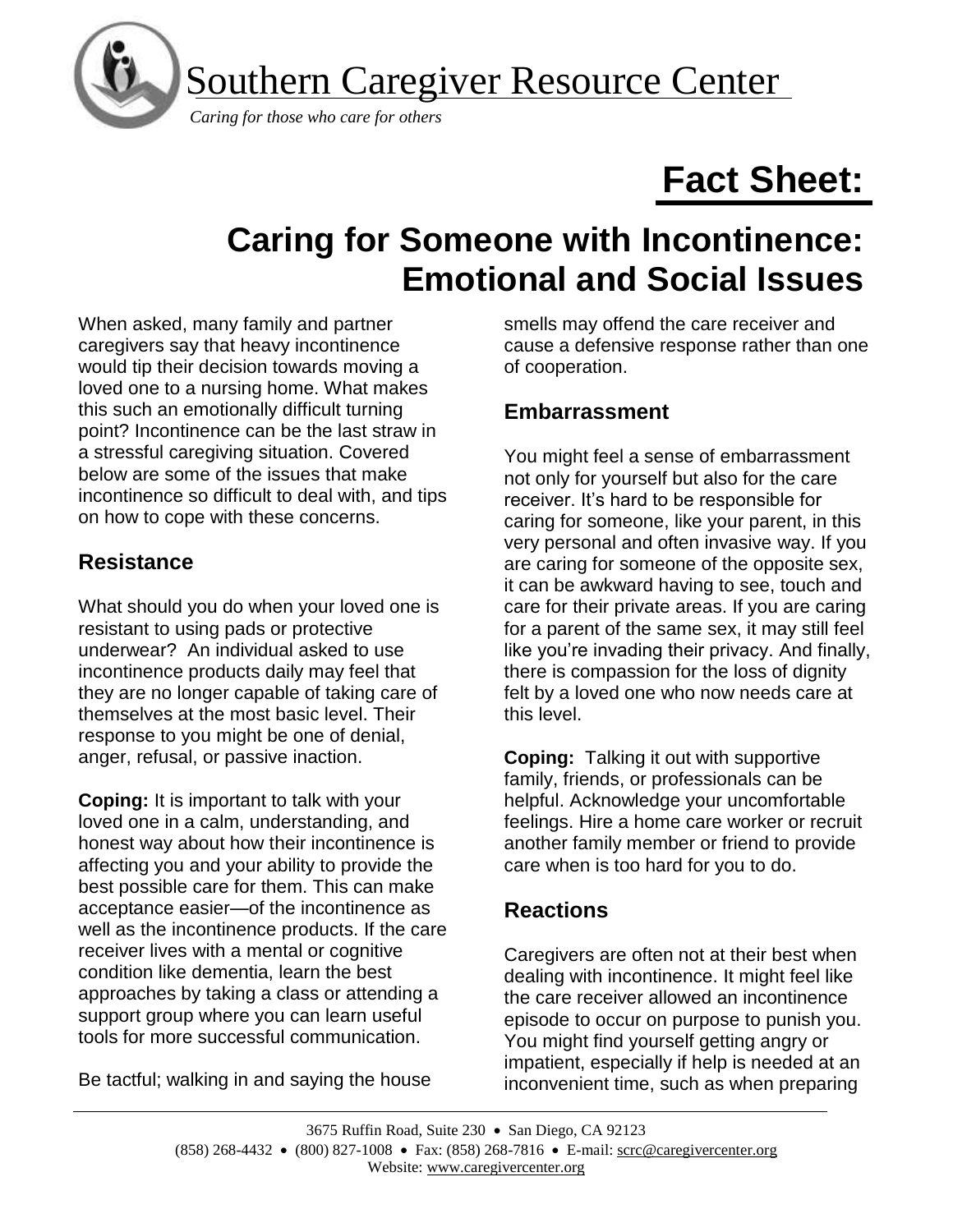dinner or sleeping. The cost of incontinence supplies can be a concern in the budget of the caregiver/care receiver. And if the care receiver is not cooperative, it puts even more strain on your relationship with them. Some people may also have physically reactions and discomfort to bodily fluids and odors.

**Coping:** Admitting to your discomfort is a good first step. Pretending this is not an issue for you, if it is, only makes matters worse for both you and the care receiver. Know that the care receiver is not trying to make your life harder; they have no control over what is happening. This is difficult for them, also. Seek out help through an in-person or online support groups, from a friend or family member who has had a similar experience, or from a social worker, nurse, occupational therapist or other health professional.

#### **Emotions**

You might find yourself getting angry or resentful for having to deal with this situation. Maybe it's just too hard for you to do. Sometimes it may feel easier to just not clean someone up, but this is neglectful of the care receiver and puts the care receiver at risk for skin breakdown and infections, particularly urinary tract infections.

**Coping:** Acknowledge the many feeling you might have about dealing with incontinence and ask for help. Support groups, either inperson or online, can offer you both emotional encouragement and tried and true practical strategies. No doubt other caregivers will share their research and experience with various products. Get product recommendations from your doctor, pharmacist, or an occupational therapist. Seek out products that make it easier for you and the care receiver. Consider hiring a personal care aide or allowing other family members help whenever they can. You don't have to do it all.

#### **Physical Limitations**

Mismatched body types, physically disability, or age or disease-related physical weakness may make providing incontinence care for your loved one difficult. A small person trying to help a much larger person out of bed might risk hurting their back or straining other muscles. You might be at risk for falling when roused in the middle of the night to aid the care receiver in getting to the bathroom or using a urinal. And the lack of sleep that results from getting up several times during the night will definitely affect your functioning and capacity to cope the next day.

**Coping:** If you are caring for someone with a physical disability, such as paralysis or weakness, make sure you have a physical therapist or occupational therapist teach you how to use your body so that you don't hurt yourself while trying to help the care receiver. Work with your physician to make sure any plan of care includes what YOU need as well as what the care receiver needs. It's OK to acknowledge your own limits and set limits when something might be harmful to you.

### **Planning**

Going out with someone who is incontinent takes some advanced planning. Caregivers and care receivers often become socially isolated because of concerns about dealing with incontinence outside of the home setting.

**Coping:** Prepack two small duffle or shoulder bags with everything you might need such as incontinence pads, wipes, gloves, change of underwear, and other supplies you require. Be sure to include a couple of plastic bag to stash soiled products. Keep one bag with you and one in the car, just in case. If traveling, look for a family/companion bathroom that allows two people to go in together. Or carry a laminated flyer that you can affix to the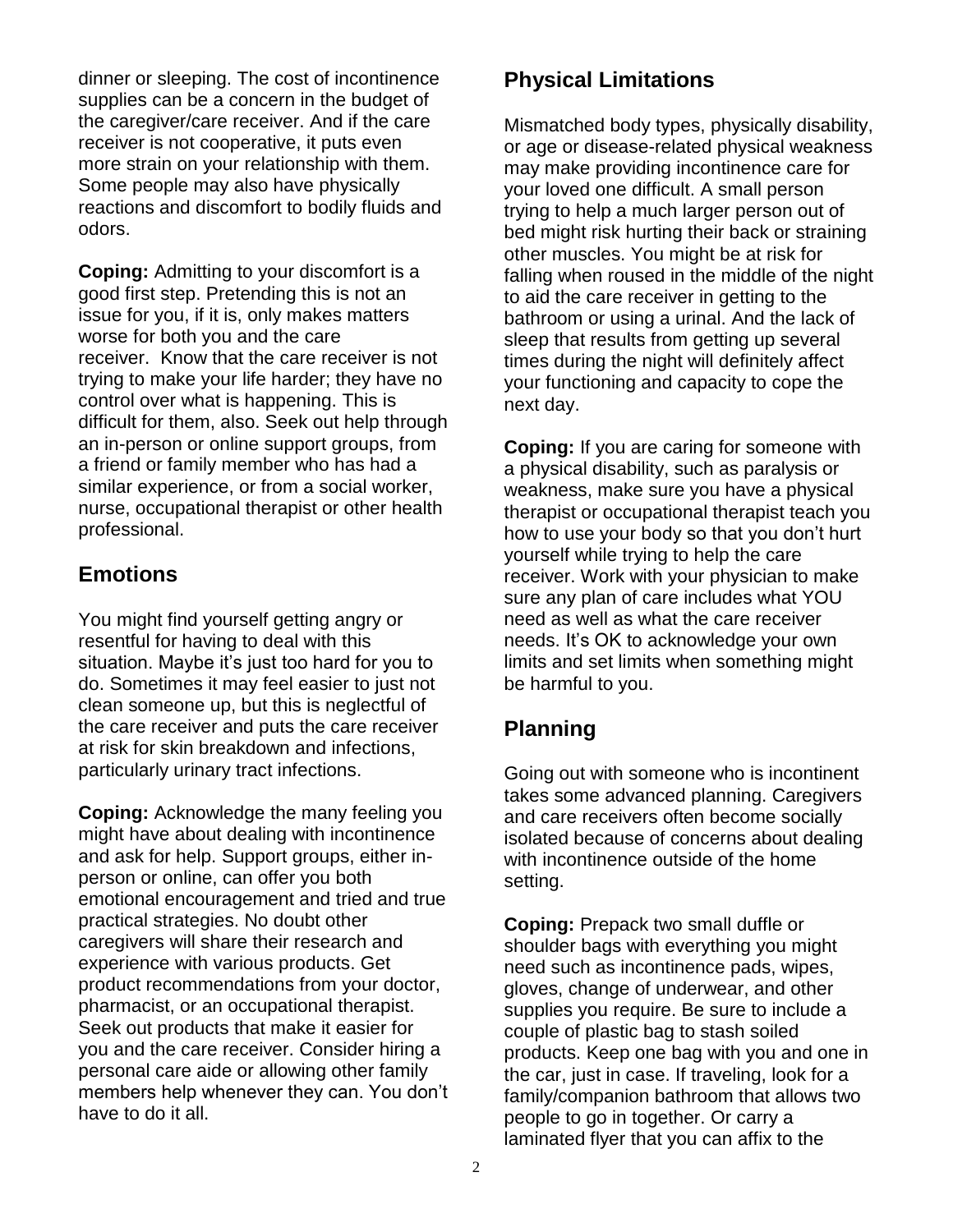entrance of a public bathroom that says, for example, "wife caring for disabled husband inside." Know that in some states, like California, a state law allows a family caregiver or paid attendant of either sex to assist a care receiver in a public bathroom. Arrange to have a seat near the bathroom in an airplane or on other transportation. Keep in mind where bathrooms are on an outing, which will reduce anxiety for both of you. Stop by a restroom frequently, even if the care receiver has not said they need to go.

#### **Time and Resources**

Incontinence makes the caregiver's job harder in many ways. Incontinence product leaks, their inconsistent usage, or even lack of use when called for, will result in more loads of laundry and more time consumed cleaning up the bathroom and around the house. Additional time is required if help is needed to bathe your loved one after a urine or bowel accident. As personal care takes more and more time, you may find yourself growing less patient and more frustrated. These feelings are only compounded if cleaning and bathing demands occur throughout the night leaving the caregiver without adequate sleep. Increasing time demands needed for incontinence care will influence when more help is needed, for example, recruiting another family member or hiring an attendant, and possibly considering whether it's time to look into residential care placement. Additional factors that cannot be overlooked are the cost of incontinence care products, and the effort involved to monitor and purchase all necessary supplies.

**Coping:** Hiring help can take some of the strain off of the caregiver. Many caregivers suggest searching online to find the best price for incontinence supplies and for finding coupons to help reduce the cost at the store. Don't hesitate to ask another caregiver—in person or on an online caregiver support groups—for their suggestions on the best places to buy

products. You may ultimately decide that placement is the best choice both for you and the care receiver—even if you promised never to move them to a nursing home. Then the caregiver can return to being a partner, adult child, friend, sibling and not only the personal care attendant. The change from loving partner to caregiver can result in grief, guilt and depression. Taking care of your own needs is most important in being able to care for someone else.

#### **You are not alone . . .**

It will be easier for you, as a caregiver, as well as for the care receiver if you can make incontinence care as natural as possible. It is, after all, very common—25% of women and 15% of men experience incontinence at some point in their lives. Get a medical evaluation to see whether there is something that can be done to decrease the urgency of needing to use the bathroom, and to find out if a treatable condition can be identified, such as a urinary tract infection or prostate problem. Discuss with the care receiver's physician whether medication or bladder training would be effective in this situation. Above all, seek out and get help from family, friends, and paid help if possible so it is not entirely on you to do all of the care.

#### **Resources**

#### **Southern Caregiver Resource Center**

3675 Ruffin Road, Suite 230 San Diego, CA 92123 (858) 268-4432 | (800) 827-1008 (in CA) Fax: (858) 268-7816 E-mail: scrc@caregivercenter.org Web site: [www.caregivercenter.org](http://www.caregivercenter.org/)

The Southern Caregiver Resource Center offers services to family caregivers of adults with chronic and disabling health conditions and is for residents of San Diego and Imperial counties. Services include: information and referral, counseling, family consultation and case management, legal